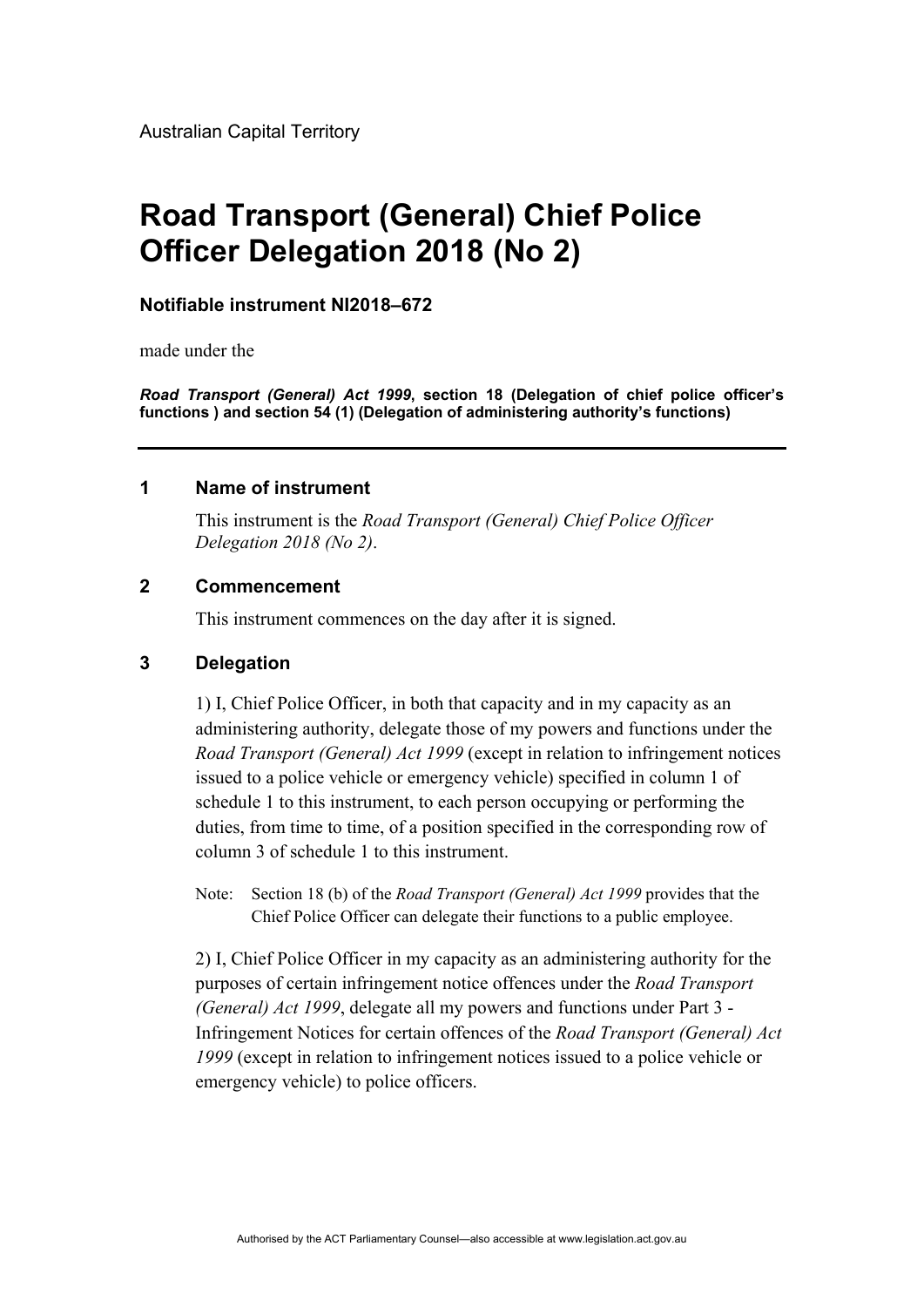3) I, Chief Police Officer in my capacity as an administering authority for the purposes of certain infringement notice offences under the *Road Transport (General) Act 1999*, delegate all my powers and functions under sections 11, 14, 14A, 14B, 14D and 16B of the *Road Transport (Offences) Regulation 2005* to police officers.

4) I, Chief Police Officer in my capacity as an administering authority for the purposes of certain infringement notice offences under the *Road Transport (General) Act 1999*, delegate all my powers and functions under Part 3 - Infringement Notices for certain offences of the *Road Transport (General) Act 1999* (except in relation to infringement notices issued to a police vehicle or emergency vehicle) to the head of Access Canberra.

5) I, Chief Police Officer in my capacity as an administering authority for the purposes of certain infringement notice offences under the *Road Transport (General) Act 1999*, delegate my powers and functions under sections 11, 14, 14A, 14B, 14D and 16B of the *Road Transport (Offences) Regulation 2005* (except in relation to infringement notices issued to a police vehicle or emergency vehicle) to the head of Access Canberra.

Note: Section 8 (2) of the *Road Transport (Offences) Regulation 2005* provides that the Chief Police Officer is the administering authority for infringement notice offences that are not described in section 8 (1).

 Section 54 (1) of the *Road Transport (General) Act 1999* provides that an administering authority can delegate their functions under Part 3 to a person prescribed by regulation.

 Section 15 of the *Road Transport (Offences) Regulation 2005* provides that the administering authority may delegate their functions to a public employee or police officer.

#### **4 Definitions**

In this instrument:

*Access Canberra*, means the business unit known as Access Canberra.

*emergency vehicle*, means any vehicle driven by a person who is:

- a) an emergency worker; and
- b) driving the vehicle in the course of his or her duties as an emergency worker.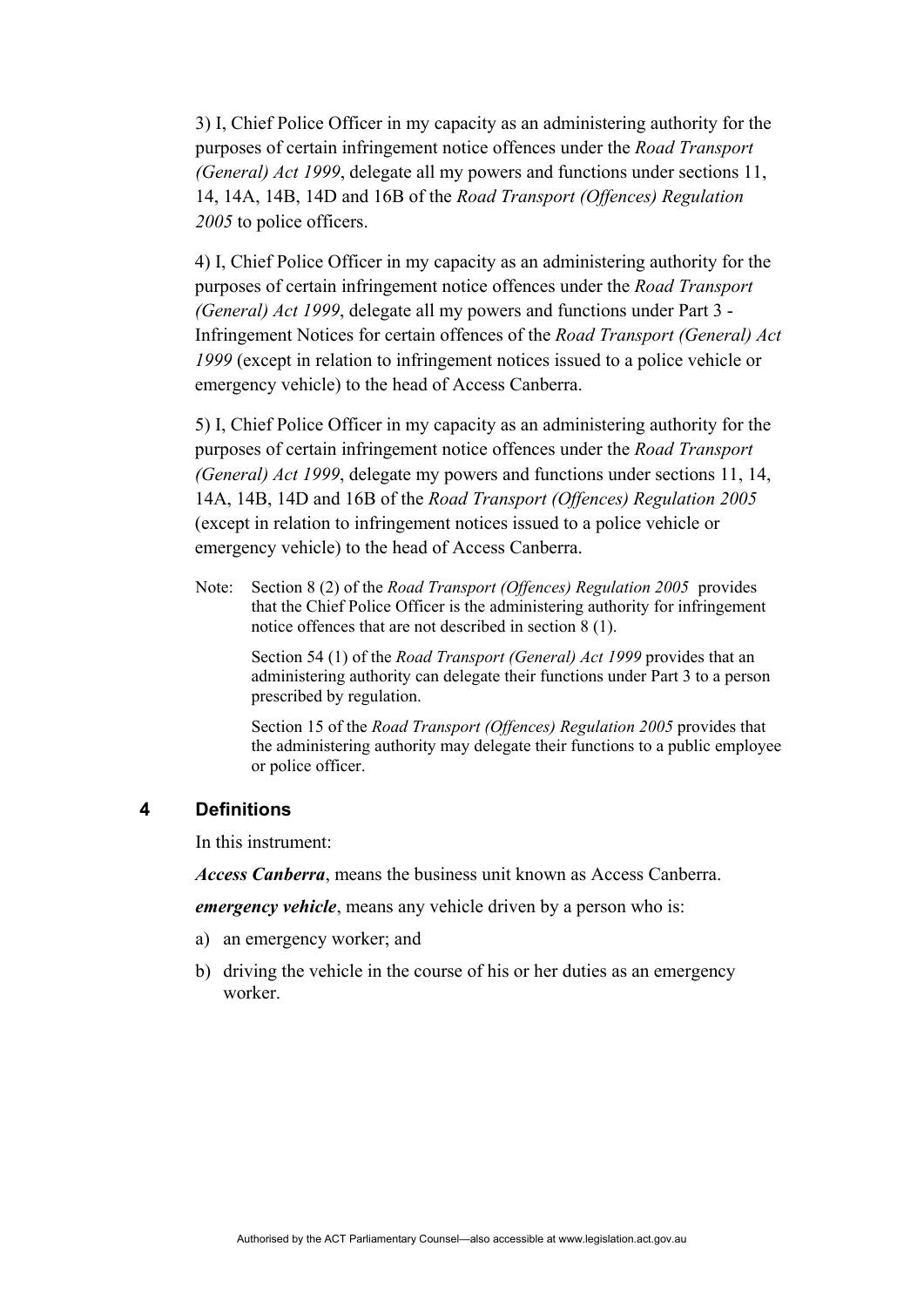#### *emergency worker*, means:

- a) a member of the ambulance service rendering or providing transport for sick or injured people; or
- b) a member of the ambulance service, the fire and rescue service, the rural fire service or the SES providing transport in an emergency; or
- c) a person who is declared by the road transport authority to be an emergency worker; or
- d) a person defined as an emergency worker under a Territory law.

*head*, of Access Canberra, means the person occupying, from time to time, the position (however described) of head of Access Canberra

*police officer*, means a person either declared a member or appointed a special member of the Australian Federal Police, who occupies, from time to time, a position (however described) in the Australian Federal Police.

*police vehicle*, means any vehicle driven by a person who is:

- a) a police officer; and
- b) driving the vehicle in the course of his or her duties as a police officer.

### **5 Revocation**

This instrument revokes:

- a) *Road Transport (General) Chief Police Officer Delegation 2016 (No 1)* (NI2016-333)
- b) *Road Transport (General) Chief Police Officer Delegation 2018 (No 1)* (NI2018-591)

Ray Johnson Chief Police Officer and as an administering authority 3 December 2018